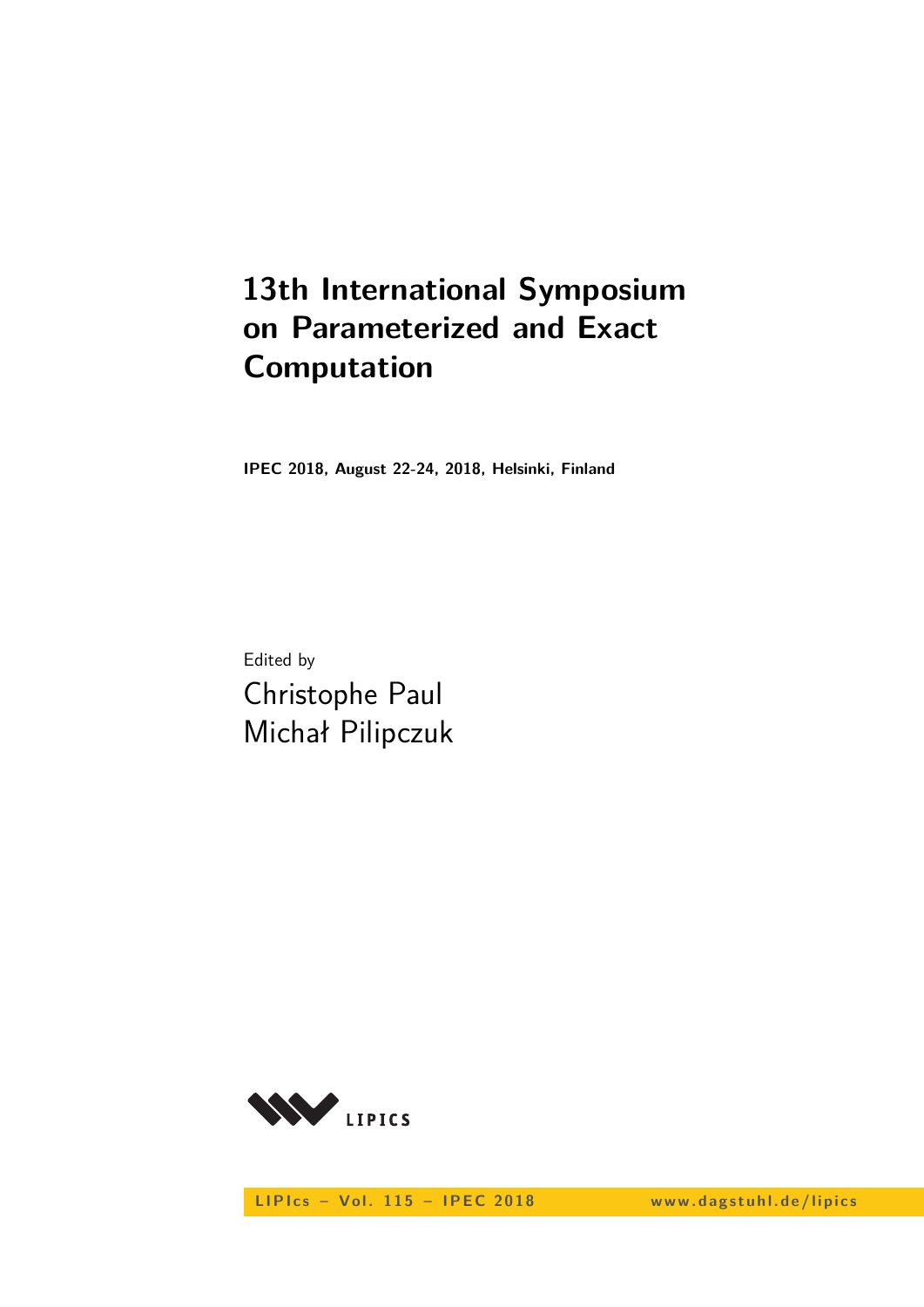**Editors** 

| Christophe Paul                 | Michał Pilipczuk                                   |
|---------------------------------|----------------------------------------------------|
| I IRMM                          | Institute of Informatics                           |
| CNRS, Université de Montpellier | Faculty of Mathematics, Informatics, and Mechanics |
| France                          | of the University of Warsaw, Poland                |
| christophe.paul@lirmm.fr        | michal.pilipczuk@mimuw.edu.pl                      |

ACM Classification 2012

Theory of computation  $\rightarrow$  Complexity classes, Theory of computation  $\rightarrow$  Design and analysis of algorithms, Mathematics of computing  $\rightarrow$  Discrete mathematics

#### **[ISBN 978-3-95977-084-2](http://www.dagstuhl.de/dagpub/978-3-95977-084-2)**

Published online and open access by

Schloss Dagstuhl – Leibniz-Zentrum für Informatik GmbH, Dagstuhl Publishing, Saarbrücken/Wadern, Germany. Online available at [http://www.dagstuhl.de/dagpub/978-3-95977-084-2.](http://www.dagstuhl.de/dagpub/978-3-95977-084-2)

Publication date January, 2019

Bibliographic information published by the Deutsche Nationalbibliothek The Deutsche Nationalbibliothek lists this publication in the Deutsche Nationalbibliografie; detailed bibliographic data are available in the Internet at [http://dnb.d-nb.de.](http://dnb.d-nb.de)

#### License

 $\odot$ 

This work is licensed under a Creative Commons Attribution 3.0 Unported license (CC-BY 3.0): http://creativecommons.org/licenses/by/3.0/legalcode.

In brief, this license authorizes each and everybody to share (to copy, distribute and transmit) the work under the following conditions, without impairing or restricting the authors' moral rights: Attribution: The work must be attributed to its authors.

The copyright is retained by the corresponding authors.

Digital Object Identifier: [10.4230/LIPIcs.IPEC.2018.0](http://dx.doi.org/10.4230/LIPIcs.IPEC.2018.0)

**[ISBN 978-3-95977-084-2](http://www.dagstuhl.de/dagpub/978-3-95977-084-2) [ISSN 1868-8969](http://drops.dagstuhl.de/lipics)<http://www.dagstuhl.de/lipics>**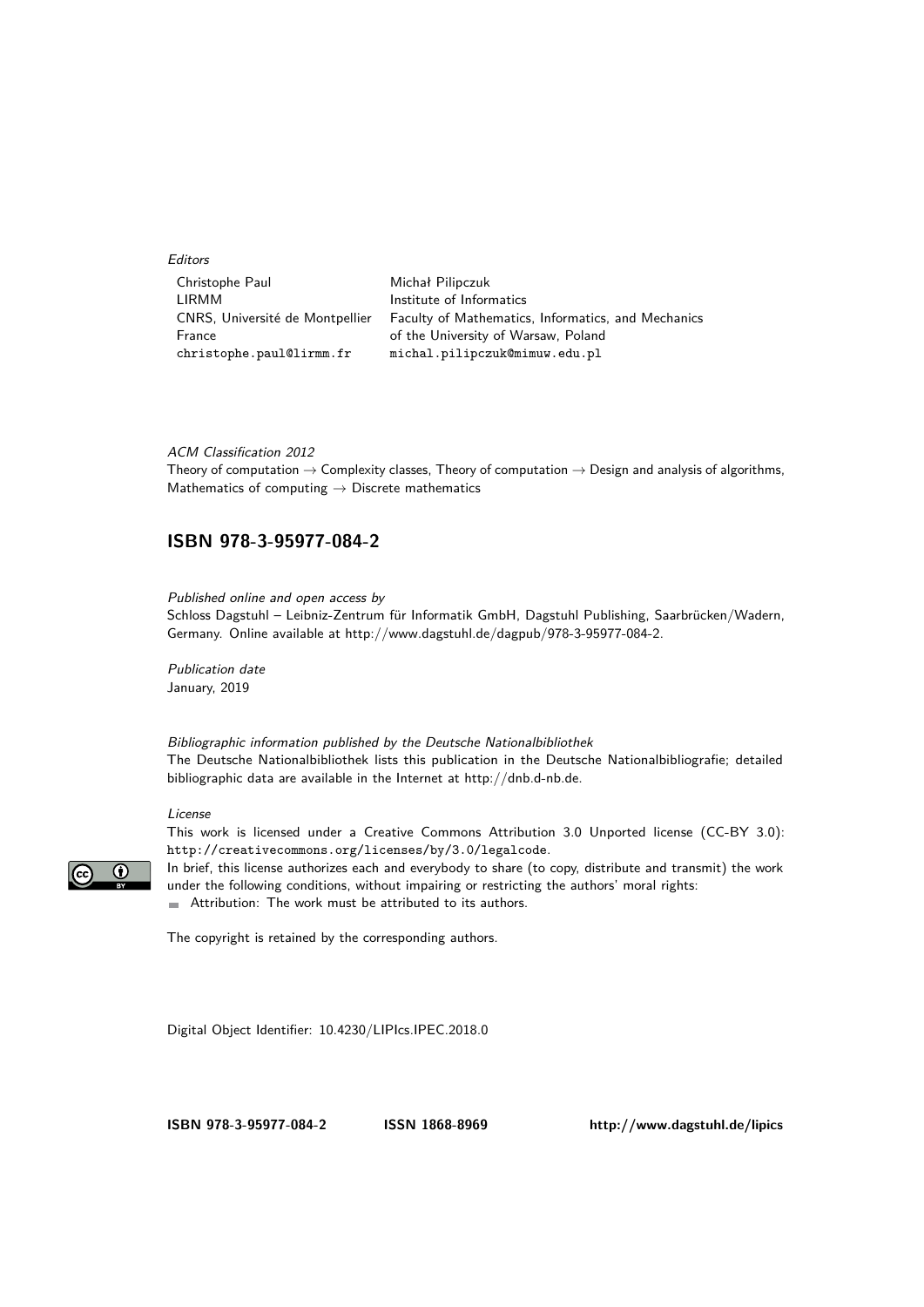#### LIPIcs – Leibniz International Proceedings in Informatics

LIPIcs is a series of high-quality conference proceedings across all fields in informatics. LIPIcs volumes are published according to the principle of Open Access, i.e., they are available online and free of charge.

#### Editorial Board

- **Luca Aceto** (*Chair*, Gran Sasso Science Institute and Reykjavik University)
- Susanne Albers (TU München)  $\equiv$
- Christel Baier (TU Dresden)  $\sim$
- Javier Esparza (TU München)  $\equiv$
- Michael Mitzenmacher (Harvard University)  $\sim$
- Madhavan Mukund (Chennai Mathematical Institute)  $\blacksquare$
- Anca Muscholl (University Bordeaux)  $\blacksquare$
- Catuscia Palamidessi (INRIA)  $\overline{\phantom{a}}$
- Raimund Seidel (Saarland University and Schloss Dagstuhl Leibniz-Zentrum für Informatik)  $\blacksquare$
- Thomas Schwentick (TU Dortmund)  $\overline{a}$
- Reinhard Wilhelm (Saarland University)  $\sim$

#### **[ISSN 1868-8969](http://www.dagstuhl.de/dagpub/1868-8969)**

#### **<http://www.dagstuhl.de/lipics>**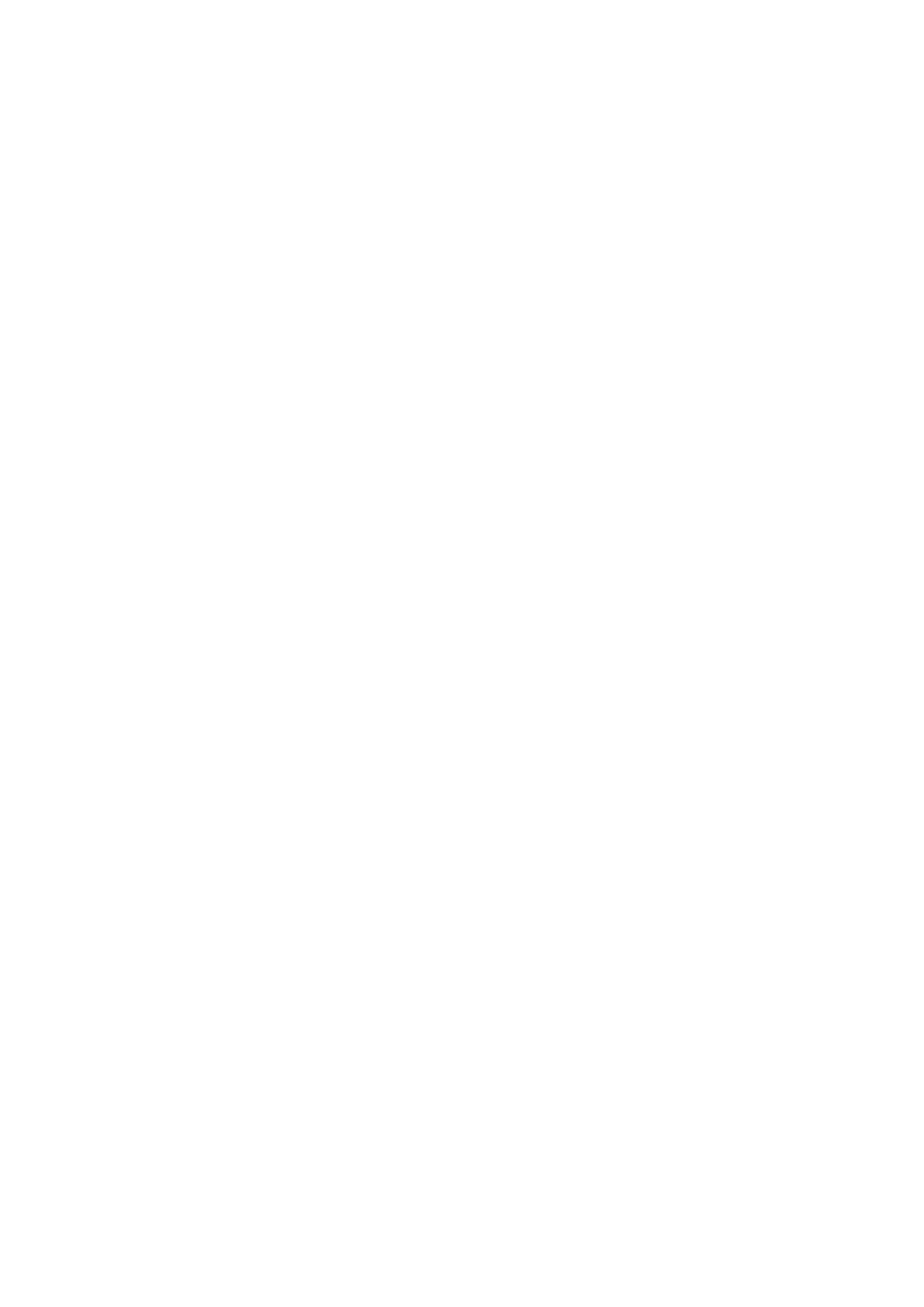## **Contents**

| Preface                                                                                                                                                                       | $0:$ vii     |
|-------------------------------------------------------------------------------------------------------------------------------------------------------------------------------|--------------|
| Counting Problems in Parameterized Complexity                                                                                                                                 | $1:1-1:18$   |
| A Complexity Dichotomy for Hitting Small Planar Minors Parameterized by<br>Treewidth<br>Julien Baste, Ignasi Sau, and Dimitrios M. Thilikos                                   | $2:1-2:13$   |
| Lower Bounds for Dynamic Programming on Planar Graphs of Bounded Cutwidth<br>Bas A. M. van Geffen, Bart M. P. Jansen, Arnoud A. W. M. de Kroon, and                           | $3:1-3:14$   |
| Multivariate Analysis of Orthogonal Range Searching and Graph Distances<br>Karl Bringmann, Thore Husfeldt, and Måns Magnusson                                                 | $4:1-4:13$   |
| A Faster Tree-Decomposition Based Algorithm for Counting Linear Extensions<br>Kustaa Kangas, Mikko Koivisto, and Sami Salonen                                                 | $5:1 - 5:13$ |
| Generalized Distance Domination Problems and Their Complexity on Graphs of<br>Bounded mim-width<br>Lars Jaffke, O-joung Kwon, Torstein J.F. Strømme, and Jan Arne Telle       | $6:1-6:14$   |
| A Parameterized Complexity View on Collapsing k-Cores                                                                                                                         | $7:1 - 7:14$ |
| Parameterized Complexity of Multi-Node Hubs                                                                                                                                   | $8:1 - 8:14$ |
| The Parameterised Complexity of Computing the Maximum Modularity of a<br>Graph                                                                                                | $9:1-9:14$   |
| On the Distance Identifying Set Meta-Problem and Applications to the<br>Complexity of Identifying Problems on Graphs<br>Florian Barbero, Lucas Isenmann, and Jocelyn Thiebaut | $10:1-10:14$ |
| The Parameterized Complexity of Finding Point Sets with Hereditary Properties                                                                                                 | $11:1-11:14$ |
| Dual Parameterization of Weighted Coloring<br>Júlio Araújo, Victor A. Campos, Carlos Vinícius G. C. Lima,<br>Vinícius Fernandes dos Santos, Ignasi Sau, and Ana Silva         | $12:1-12:14$ |
| Computing Kernels in Parallel: Lower and Upper Bounds                                                                                                                         | $13:1-13:14$ |
| Exploring the Kernelization Borders for Hitting Cycles<br>Akanksha Agrawal, Pallavi Jain, Lawqueen Kanesh, Pranabendu Misra, and                                              |              |
|                                                                                                                                                                               | $14:1-14:14$ |

13th International Symposium on Parameterized and Exact Computation (IPEC 2018).<br>Editors: Christophe Paul and Michał Pilipczuk<br>[Leibniz International Proceedings in Informatics](http://www.dagstuhl.de/lipics/)<br>LED Leibniz Schloss Dagstuhl – Leibniz-Zentrum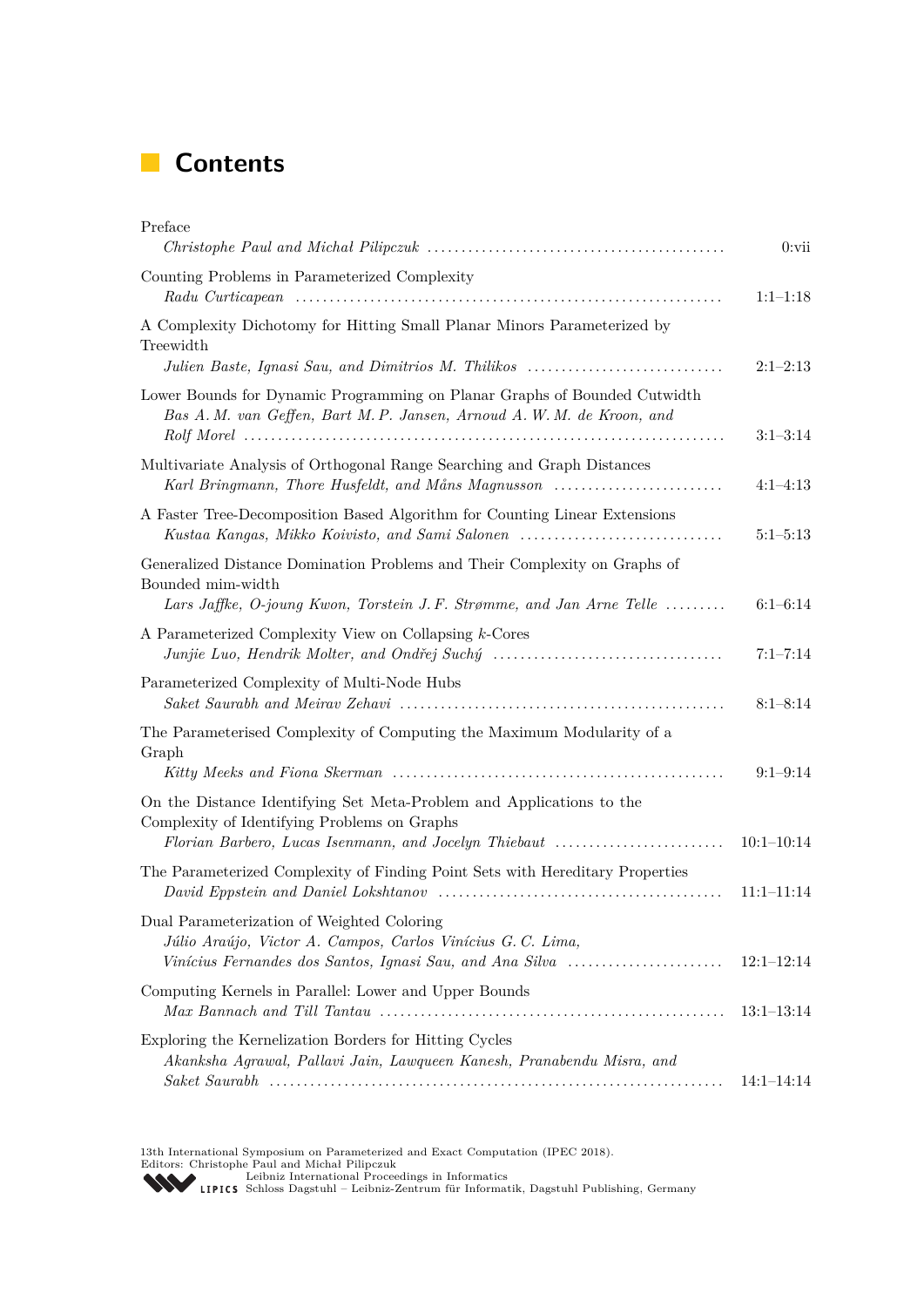| Best-Case and Worst-Case Sparsifiability of Boolean CSPs<br>Hubie Chen, Bart M.P. Jansen, and Astrid Pieterse                                                                                                    | $15:1 - 15:13$ |
|------------------------------------------------------------------------------------------------------------------------------------------------------------------------------------------------------------------|----------------|
| Parameterized Leaf Power Recognition via Embedding into Graph Products                                                                                                                                           | $16:1 - 16:14$ |
| Parameterized Complexity of Independent Set in H-Free Graphs<br>Édouard Bonnet, Nicolas Bousquet, Pierre Charbit, Stéphan Thomassé, and                                                                          | $17:1 - 17:13$ |
| Multi-Budgeted Directed Cuts<br>Stefan Kratsch, Shaohua Li, Dániel Marx, Marcin Pilipczuk, and                                                                                                                   | $18:1 - 18:14$ |
| Matching Cut: Kernelization, Single-Exponential Time FPT, and Exact<br><b>Exponential Algorithms</b><br>Christian Komusiewicz, Dieter Kratsch, and Van Bang Le                                                   | $19:1 - 19:13$ |
| Subset Feedback Vertex Set on Graphs of Bounded Independent Set Size<br><i>Charis Papadopoulos and Spyridon Tzimas <math>\ldots \ldots \ldots \ldots \ldots \ldots \ldots \ldots \ldots \ldots \ldots</math></i> | $20:1-20:14$   |
| Integer Programming in Parameterized Complexity: Three Miniatures<br>Tomáš Gavenčiak, Dušan Knop, and Martin Koutecký                                                                                            | $21:1 - 21:16$ |
| Solving Target Set Selection with Bounded Thresholds Faster than $2^n$                                                                                                                                           | $22:1 - 22:14$ |
| Resolving Conflicts for Lower-Bounded Clustering                                                                                                                                                                 | $23:1-23:14$   |
| Counting Induced Subgraphs: A Topological Approach to $\#W[1]$ -hardness                                                                                                                                         | $24:1 - 24:14$ |
| A Strongly-Uniform Slicewise Polynomial-Time Algorithm for the Embedded<br>Planar Diameter Improvement Problem<br>Daniel Lokshtanov, Mateus de Oliveira Oliveira, and Saket Saurabh                              | $25:1 - 25:13$ |
| The PACE 2018 Parameterized Algorithms and Computational Experiments<br>Challenge: The Third Iteration                                                                                                           | $26:1 - 26:15$ |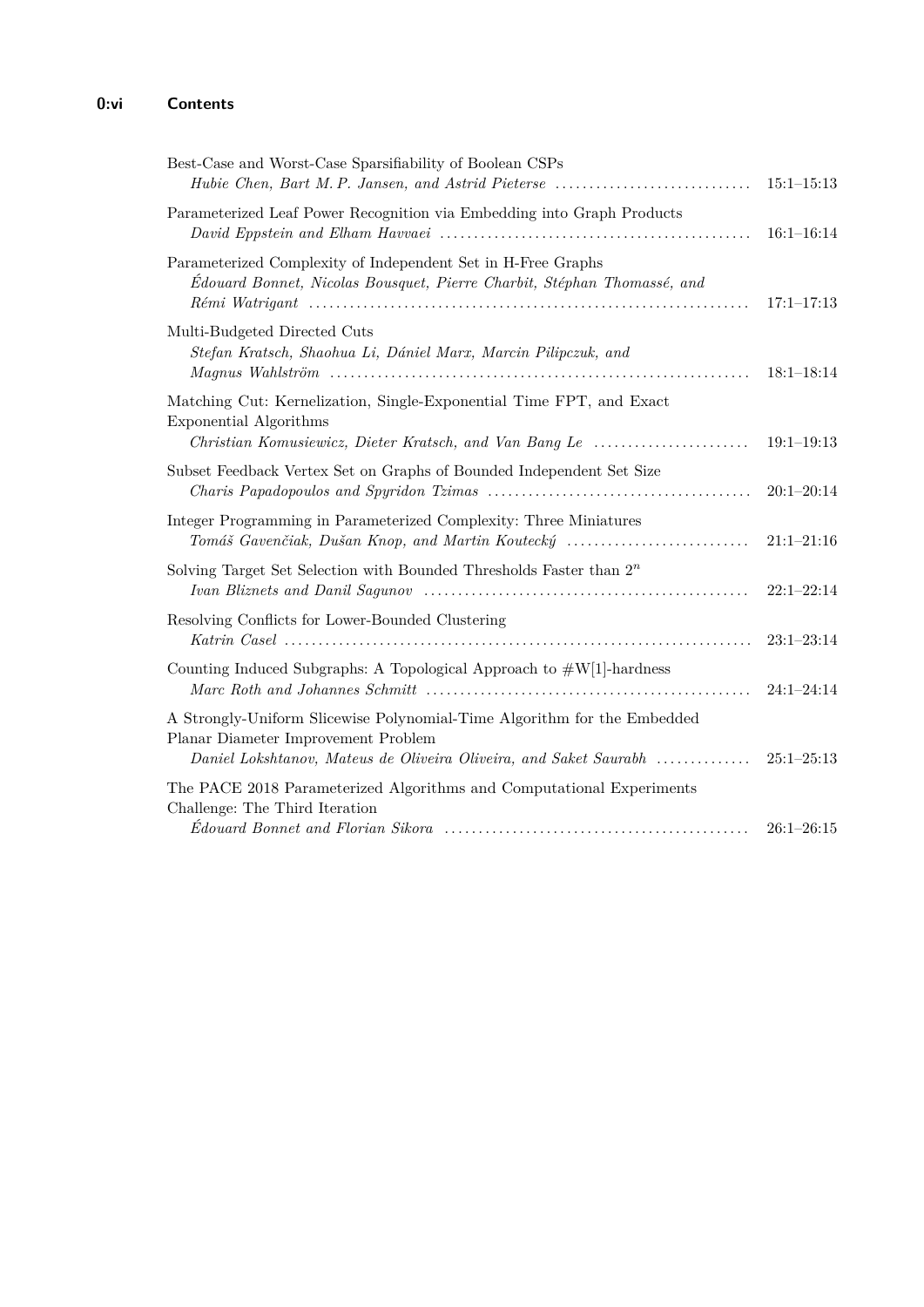### <span id="page-6-0"></span>**Preface**

This volume contains the papers presented at IPEC 2018: the 13th International Symposium on Parameterized and Exact Computation, which took place on August 22-24 in Helsinki, Finland. IPEC was collocated with five other algorithms conferences as a part of the annual ALGO congress.

The International Symposium on Parameterized and Exact Computation (IPEC, formerly IWPEC) is a series of international symposia covering research in all aspects of parameterized and exact algorithms and complexity. Started in 2004 as a biennial workshop, it became an annual event in 2009.

In response to the call for papers, 48 papers were submitted. Each submission was reviewed by at least 3 reviewers. The reviews came from the 15 members of the program committee, and from 50 external reviewers contributing 145 external reviews. The program committee held electronic meetings through the EasyChair platform. The program committee felt that the median submission quality was very high, and in the end selected 24 of the submissions for presentation at the symposium and for inclusion in this proceedings volume. This year, both the

|      | Previous IPEC            |
|------|--------------------------|
| 2004 | Bergen, Norway           |
| 2006 | Zürich, Switzerland      |
| 2008 | Victoria, Canada         |
| 2009 | Copenhagen, Denmark      |
| 2010 | Chennai, India           |
| 2011 | Saarbrücken, Germany     |
| 2012 | Ljubljana, Slovenia      |
| 2013 | Sophia Antipolis, France |
| 2014 | Wrocław, Poland          |
| 2015 | Patras, Greece           |
| 2016 | Aarhus, Denmark          |
| 2017 | Vienna, Austria          |

Best Paper Award and the Excellent Student Paper Award distinguish the paper *Counting Induced Subgraphs: A Topological Approach to* #W[1]*-hardness* co-authored by Marc Roth and Johannes Schmitt.

IPEC invited one plenary speaker to the ALGO meeting, Magnus Wahlström, as part of the award ceremony for the 2017 EATCS-IPEC Nerode Prize for outstanding papers in the area of multvariate algorithmics. The award was given by a committee consisting of Dániel Marx, Jianer Chen and Hans L. Bodlaender to Stefan Kratsch and Magnus Wahlström for their paper *Compression via Matroids: A Randomized Polynomial Kernel for Odd Cycle Transversal* (ACM Transactions on Algorithms 10(4): 20:1-20:15 (2014)). IPEC also invited Radu Curtipean to present a tutorial on *Counting Problems in Parameterized Complexity*. Finally, IPEC hosted the ceremony of the 2018 PACE awards. The Parameterized Algorithms and Computational Experiments Challenge (PACE) was conceived in Fall 2015 to deepen the relationship between parameterized algorithms and practice. This volume contains a report by Édouard Bonnet and Florian Sikora on the 2018 PACE challenge.

We would like to thank the program committee, together with the external reviewers, for their commitment in the difficult paper selection process. We also thank all the authors who submitted their work for consideration. Finally, we are grateful to the local organizers of ALGO, chaired by Parinya Chalermsook, Petteri Kaski and Jukka Suomela, for their efforts, which made chairing IPEC an enjoyable experience.

> Christophe Paul and Michał Pilipczuk Montpellier and Warsaw, November 2018

13th International Symposium on Parameterized and Exact Computation (IPEC 2018). Editors: Christophe Paul and Michał Pilipczuk [Leibniz International Proceedings in Informatics](http://www.dagstuhl.de/lipics/) [Schloss Dagstuhl – Leibniz-Zentrum für Informatik, Dagstuhl Publishing, Germany](http://www.dagstuhl.de)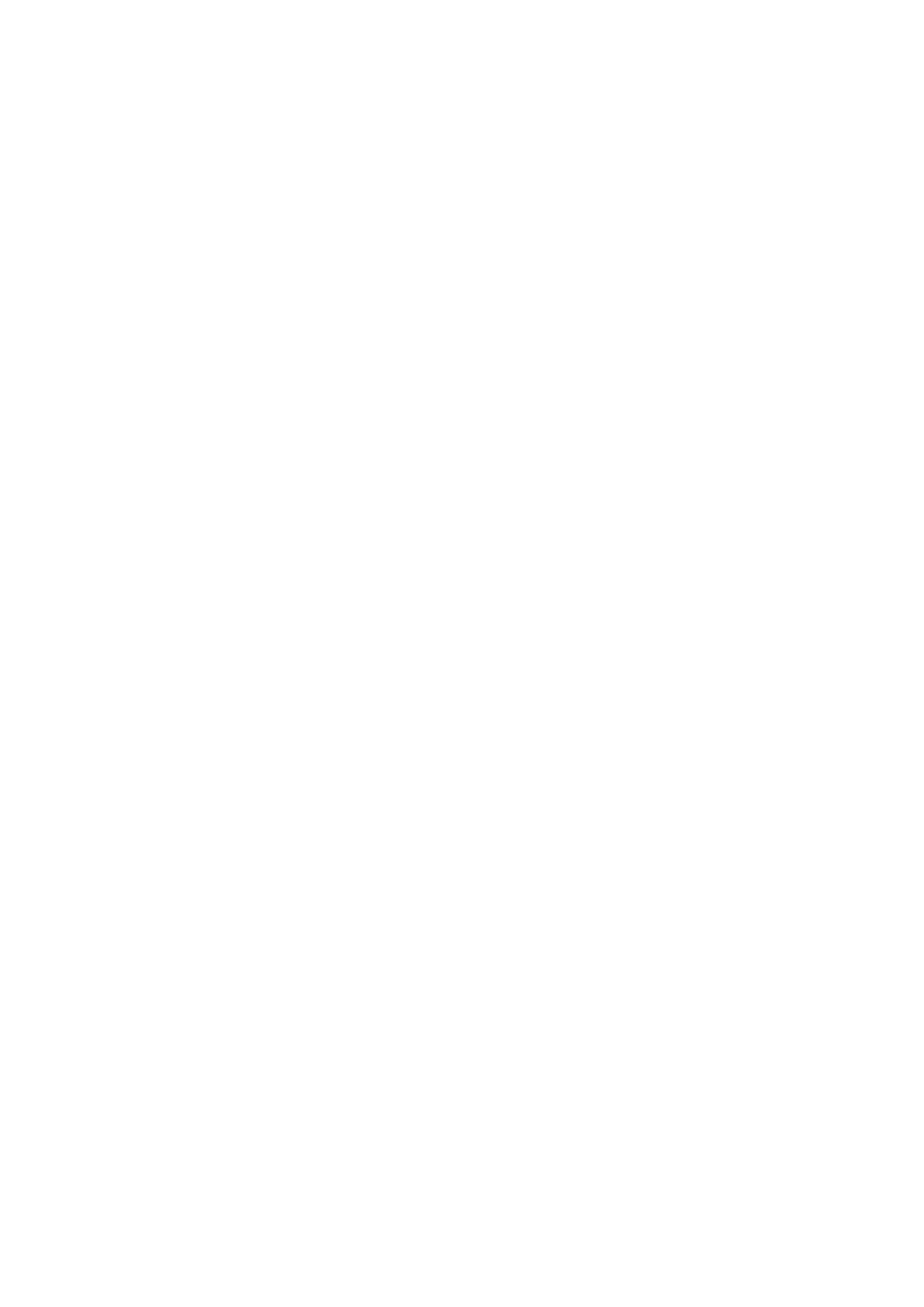## **Programme Committee**

David Coudert Université Côte d'Azur, Inria, CNRS, I3S France Serge Gaspers UNSW Sydney and Data61, CSIRO Australia Fedor Fomin University of Bergen Norway Norway Christian Knauer Universität Bayreuth Germany Stephan Kreutzer TU Berlin Germany Michael Lampis Lamsade, Université Paris Dauphine France Sebastian Ordyniak TU Wien Austria Sang-il Oum KAIST South Korea Christophe Paul (co-chair) LIRMM, CNRS, Université de Montpellier France Daniël Paulusma Durham University United Kingdom Geevarghese Philip Chennai Mathematical Institute India Michał Pilipczuk (co-chair) University of Warsaw Poland Hisao Tamaki Meiji University Japan Till Tantau Universität zu Lübeck Germany Meirav Zehavi Ben-Gurion University Israel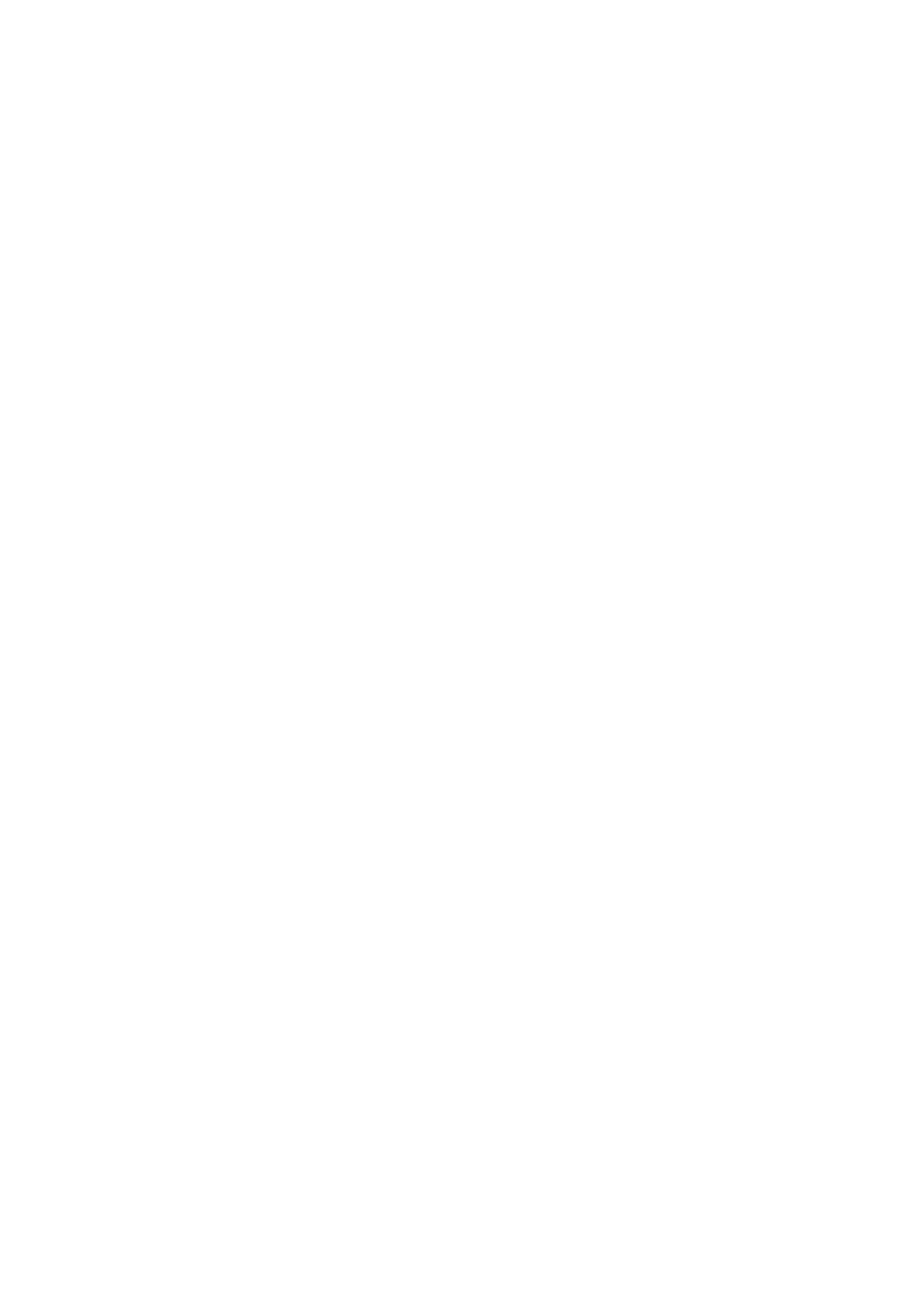## **List of External Reviewers**

N.R. Aravind Julien Baste Max Bannach Rémy Belmonte Édouard Bonnet Marin Bougeret Nicolas Bousquet Yijia Chen Rajesh Chitnis Radu Curticapean Konrad Kazimierz Dabrowski Eduard Eiben Bruno Escoffier Jakub Gajarský Archontia Giannopoulou Petr Golovach Daniel Gonçalves Lars Jaffke Peter Jonsson Ioannis Katsikarelis Eun Jung Kim Dušan Knop Van Bang Le

Euiwoong Lee Erik Jan van Leeuwen Kitty Meeks Tillmann Miltzow Pranabendu Misra Valia Mitsou Kamran Najeebullah Rolf Niedermeier Yota Otachi Fahad Panolan Marcin Pilipczuk Ashutosh Rai Felix Reidl Ignasi Sau Saket Saurabh Sebastian Siebertz Malte Skambath Ondřej Suchý Prafullkumar Tale Dimitrios Thilikos Mathias Weller Stanislav Živný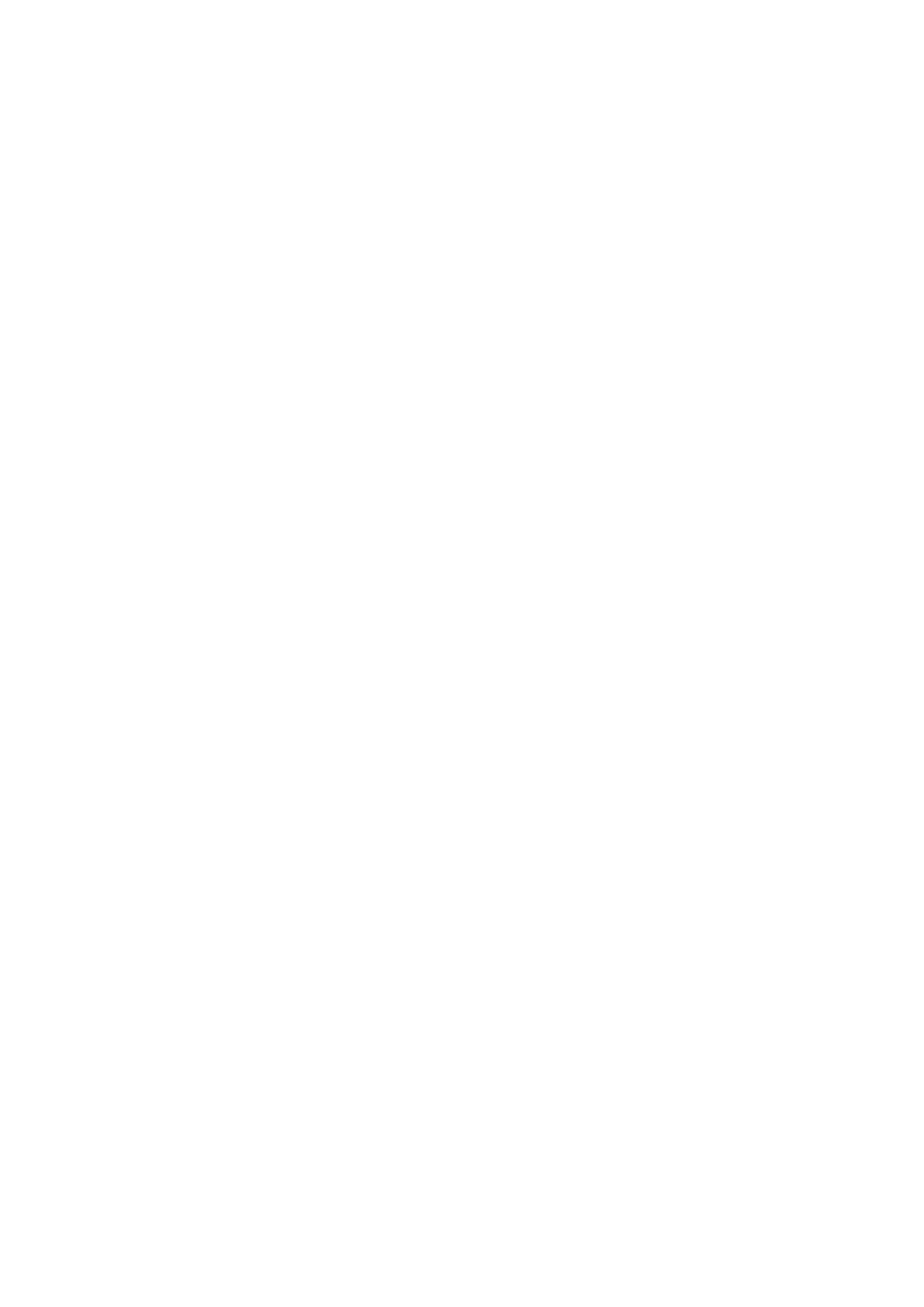## **List of Authors**

Akanksha Agrawal, Hungarian Academy of Sciences, Hungary Ana Silva, Universidade Federal do Ceará, Fortaleza, Brazil Arnoud A. W. M. de Kroon, University of Oxford, United Kingdom Astrid Pieterse, Eindhoven University of Technology, Netherlands Bart M. P. Jansen, University of Eindhoven, Netherlands Bas A. M. van Geffen, University of Oxford, United Kingdom Carlos Vinícius G. C. Lima, Universidade Federal de Minas Gerais, Belo Horizonte, Brazil Charis Papadopoulos, University of Ioannina, Greece Christian Komusiewicz, Philipps-Universität Marburg, Germany Daniel Lokshtanov, University of Bergen, Norway Dániel Marx, Hungarian Academy of Sciences, Hungary Danil Sagunov, Saint Petersburg Academic University of the Russian Academy of Sciences, Russia David Eppstein, University of California, Irvine, United States Dieter Kratsch, Université de Lorraine - Metz, France Dimitrios M. Thilikos, CNRS, Université de Montpellier, France Dušan Knop, University of Bergen, Norway Édouard Bonnet, Université de Lyon, France Elham Havvaei, University of California, Irvine, United States Fiona Skerman, Uppsala University, Sweden Marc Roth, Saarland University, Germany Florian Barbero, Université de Montpellier, France Hendrik Molter, TU Berlin, Germany Hubie Chen, University of London, United Kingdom Ignasi Sau, CNRS, Université de Montpellier, France Ivan Bliznets, St. Petersburg Department of Steklov Institute of Mathematics of the Russian Academy of Sciences, Russia Jan Arne Telle, University of Bergen, Norway Jocelyn Thiebaut, Université de Montpellier, France Johannes Schmitt, ETH Zurich, Switzerland Juho-Kustaa Kangas, Aalto University, Finland Julien Baste, Sorbonne Université, France Júlio Araújo, Universidade Federal do Ceará, Fortaleza Brazil Junjie Luo, TU Berlin, China Karl Bringmann, Max-Planck-Institut für Informatik, Germany Katrin Casel, University of Potsdam, Germany Kitty Meeks, University of Glasgow, United Kingdom Lars Jaffke, University of Bergen, Norway Lawqueen Kanesh, The Institute of Mathematical Sciences, Chennai, India Lucas Isenmann, Université de Montpellier, France Magnus Wahlström, Royal Holloway, University of London, United Kingdom Måns Magnusson, Lund University, Sweden 13th International Symposium on Parameterized and Exact Computation (IPEC 2018).

Editors: Christophe Paul and Michał Pilipczuk [Leibniz International Proceedings in Informatics](http://www.dagstuhl.de/lipics/)

SCHLOSS Dagstuhl – Leibniz-Zentrum für Informatik, Dagstuhl Publishing, Germany